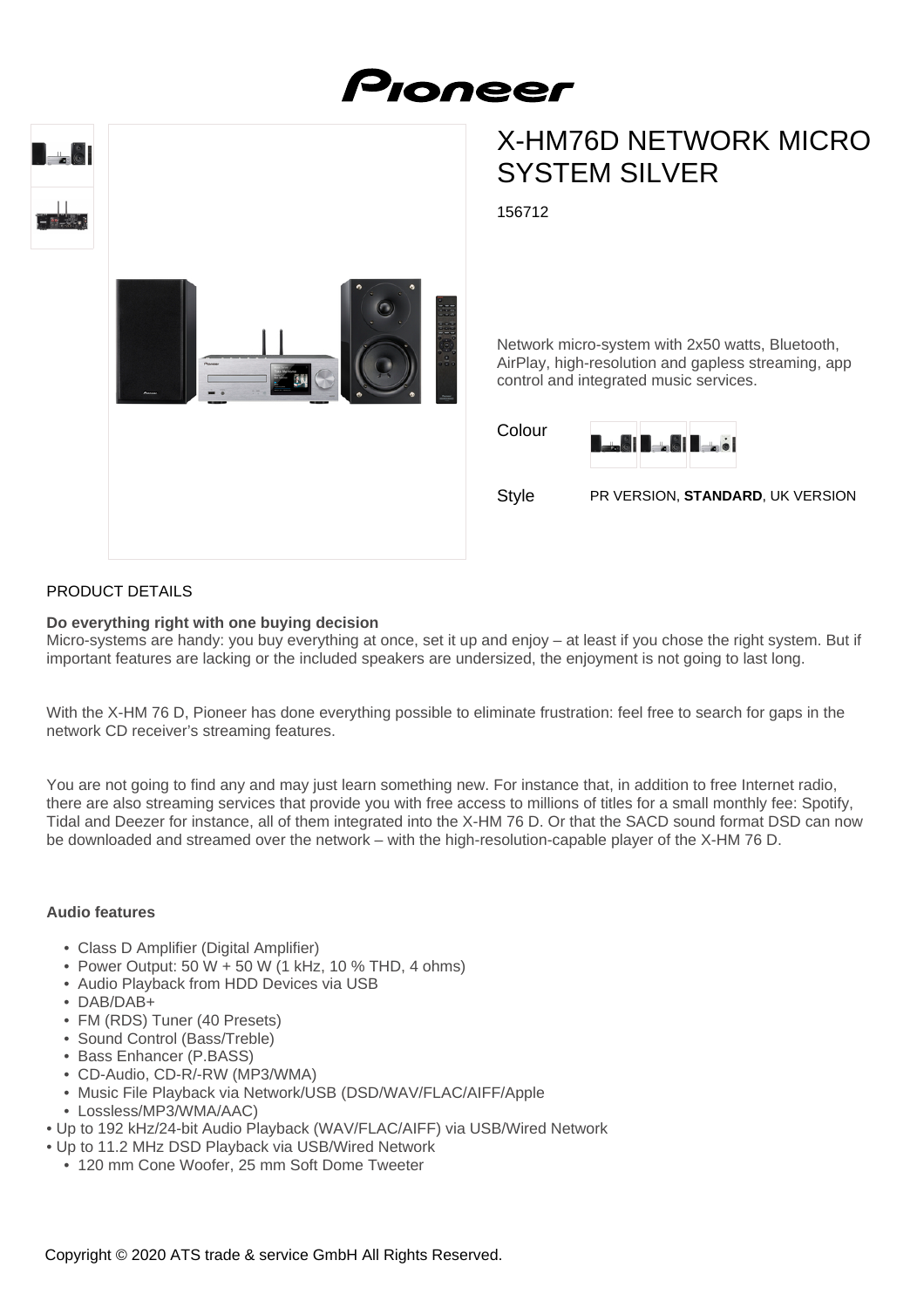| <b>Specs</b>                      |                                                                                                                      |
|-----------------------------------|----------------------------------------------------------------------------------------------------------------------|
| <b>Product Attributes</b>         |                                                                                                                      |
| EAN:                              | 4573211152005                                                                                                        |
| Manufacturer number:              | X-HM76D(SB)WGP                                                                                                       |
| Product weight:                   | 11.25 kilograms                                                                                                      |
| <b>Radio Reception</b>            |                                                                                                                      |
| Reception type                    | DAB+<br><b>Internet Radio</b><br>AM<br><b>FM</b>                                                                     |
| <b>Audio Inputs</b>               |                                                                                                                      |
| Optical/Toslink:                  | 1                                                                                                                    |
| RCA:                              | 1                                                                                                                    |
| Music streaming services:         | Deezer<br>Spotify<br>Tidal<br>Tuneln                                                                                 |
| Ethernet:                         | 1                                                                                                                    |
| <b>USB 2.0:</b>                   | $\overline{2}$                                                                                                       |
| Wireless:                         | Wifi 2.4GHz/5GHz<br>Bluetooth                                                                                        |
| <b>Audio Codecs &amp; Formats</b> |                                                                                                                      |
| CD formats:                       | <b>CD</b><br>CD-R<br>CD-RW                                                                                           |
| Supported file formats:           | MP <sub>3</sub><br><b>WMA</b><br><b>WAV</b><br><b>AIFF</b><br><b>AAC</b><br><b>FLAC</b><br><b>ALAC</b><br><b>DSD</b> |
| <b>Bluetooth codecs:</b>          | <b>AAC</b><br><b>SBC</b>                                                                                             |
| Bluetooth version:                | 4.1                                                                                                                  |
| <b>Speaker specifications</b>     |                                                                                                                      |
| Acoustic principle:               | 2-Way System                                                                                                         |
| Tweeter diameter:                 | 25                                                                                                                   |
| Sensitivity:                      | 83                                                                                                                   |
| Woofer diameter:                  | 120                                                                                                                  |
| Crossover frequency:              | 4000                                                                                                                 |

**Amplification**

Copyright © 2020 ATS trade & service GmbH All Rights Reserved.

Impedance: 4